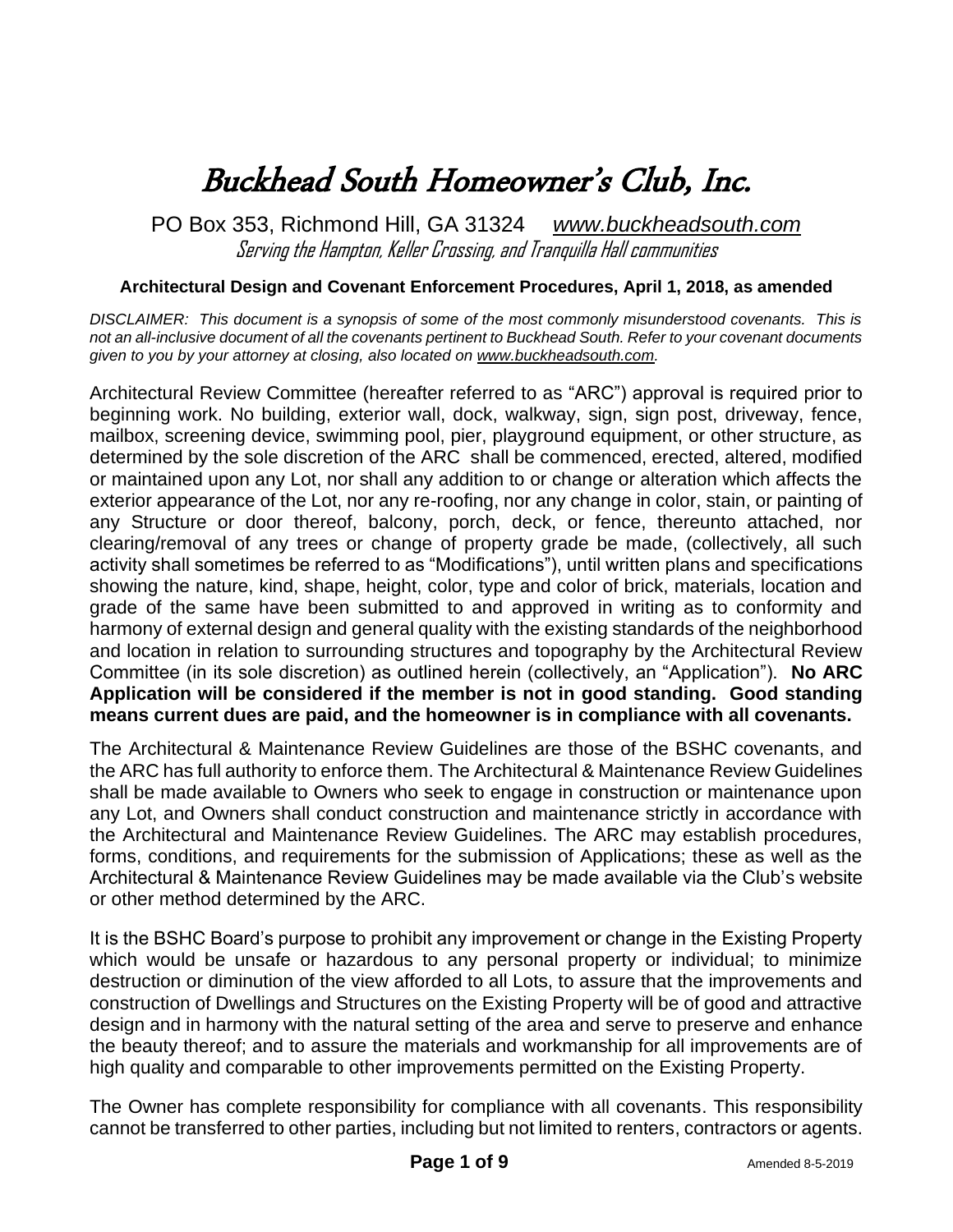## **Architectural Review Committee ("ARC") Application Procedures**

How to make an ARC application: This ARC application form is attached to this document as Page 9 and is also available on the website [www.buckheadsouth.com.](http://www.buckheadsouth.com/) Whenever approval is required for any matter within the jurisdiction of the ARC, the person seeking such approval shall furnish the data required by the ARC, and no such submission (the Application) shall be deemed to have been made unless and until all required information has been received by the ARC and the applicant has received formal acknowledgement of receipt by the ARC. The ARC shall either approve or disapprove the design, location and proposed construction and clearing activities within thirty (30) days after complete plans and specifications have been formally submitted to it. If the Application is disapproved in any respect, the applicant shall be notified wherein such plans and specifications are deficient. The Board of Directors shall have the right, from time to time, to establish filing fees to defray the expenses of the ARC, which fees shall be paid at the time of submission of such plans.

Time limit on modification completion: All approved Applications shall be valid for not more than six (6) months from approval date. After said date a new Application is required. All modifications approved hereunder shall be commenced and completed in their entirety within six (6) months of approval date, unless other dates are subsequently agreed to in writing by the ARC.

When Approval is deemed granted: In the event the ARC shall fail to approve or disapprove an Application within thirty (30) days after acknowledgement receipt of Application and all the required plans and specifications therefore have been received by it, the Owner shall send written notice (via certified and first-class mail) to the BSHC President of the Owner's intent to proceed with the modification as identified in the Application. Unless the ARC issues a written disapproval within seven (7) days or receipt of the certified copy of that notice then approval shall be deemed granted, unless a suit to enjoin the proposed construction has been filed prior to commencement of construction. An Application's plans and specifications required to be submitted shall not be deemed to have been received if they are incomplete, contain erroneous data, or fail to present accurate and complete information upon which the ARC may be expected to base its decision. However, even if the requirements of this Section are satisfied, nothing herein shall authorize anyone to perform any Modification that is otherwise in violation of a provision within this Declaration or the Architectural and Maintenance Review Guidelines, or of any applicable zoning or other laws. No approval of an Application shall be valid unless issued in writing. Owners may not rely on any verbal approval or statements from any person as the approval required for an Application.

Changes to application: Any changes to an "Approved" Application's plans, specifications, or scope of work, require the Owner to submit a revised Application to the ARC for review and approval of changes before proceeding with said project. The ARC shall have the power to order the dismantling or cessation of work it deems nonconforming in its sole opinion, and to enforce such order by any legal or equitable proceedings, including but not limited to, a proceeding seeking a temporary restraining order or other injunctive relief.

Post-Project Review is required: Upon completion of the project, the homeowner must notify the ARC and schedule the Post-Project Review. At least one ARC member will visit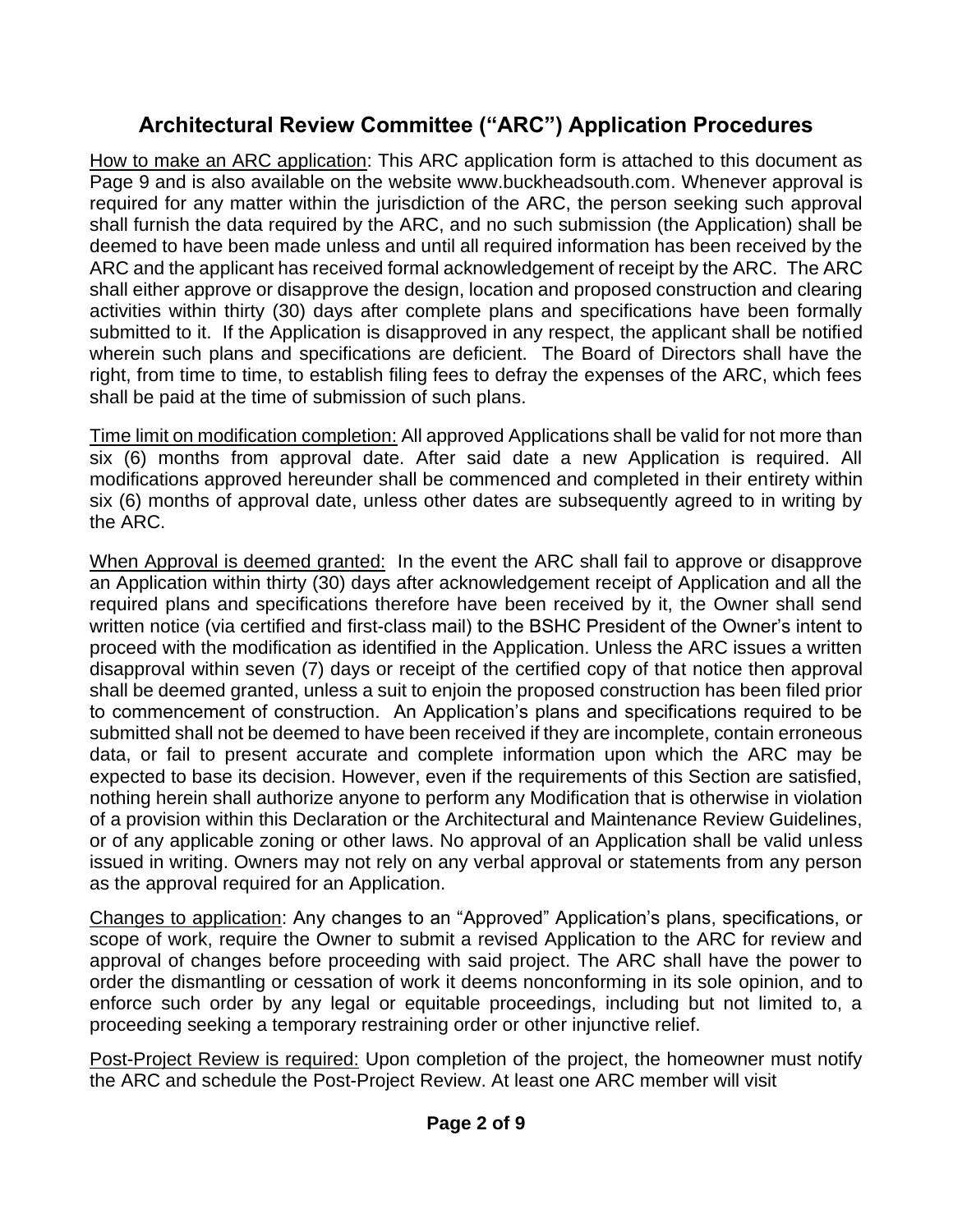with the homeowner to look at the final results to ensure that the project complies with the approved proposal. If the project is deemed not to be compliant with the approved proposal, changes will be required and fines may be assessed.

## **Architectural Design and Covenant Enforcement Guidelines**

**Animals, livestock and poultry:** No animals, livestock or poultry of any kind (collectively "Animals") shall be maintained on a Lot or in a Dwelling, except that not more than five (5) household pets may be kept or maintained on a Lot or in a Dwelling, provided that they are not kept, bred, or maintained for a commercial purpose and that they shall not, in the sole discretion of the Board of Directors, constitute a nuisance or cause unsanitary conditions. What constitutes a household pet is up to the sole discretion of the BSHC Board of Directors.

 All pet waste must immediately be removed by the pet owner from any common areas or on property owned by someone other than the pet owner and disposed of in an appropriate waste receptacle. BSHC does not accept responsibility for neighborhood animal control, including but not limited to, barking dogs, stray dogs, stray cats, or loose and roaming pets. Bryan County Animal Ordinance Controls shall prevail in BSHC. All animals must be confined to their owner's lot or dwelling, unless walked on a leash, as stated in Bryan County Animal Ordinance Controls, Section 9-108 and 9-114. Wandering animals should be reported directly by residents to Bryan County Animal Control (BCAC) at (912)727-3883 for capture and detainment and the owner is then subject to BCAC regulations and fees.

**Carts:** Golf Carts, All Terrain Vehicles, Scooters, Mopeds, Go Carts, motorcycles, dirt bikes, and Other Gasoline or Electric Powered Means of Transportation (collectively referred to as "Carts") shall be operated in accordance with all applicable state and county laws or ordinances. Many of the above vehicles require the operator (driver) to have a valid Georgia Driver Operator's license and comply with all State of Georgia and Bryan County applicable laws and ordinances and it is up to the operator and owner to know these laws. Carts are not permitted on any paths, easements, recreational facility, or Common Areas within BSHC existing property. In the event of a dispute as to whether a device is a "Cart" as used herein, the determination by the Board of Directors shall be controlling. The BSHC Board of Directors may adopt rules and regulations regulating the standards for use and operation of "Carts" within BSHC existing property.

**Clotheslines:** No clotheslines or other devices designed for drying clothes outside of a dwelling shall be permitted within the existing BSHC property. In the event of a dispute as to whether a device is a "Clothesline" as used herein, the determination by the Architectural Review Committee ("ARC") shall be controlling.

**Driveways, Parking Pads and Walkways:** No driveways, parking pads or walkways can be located within five (5) feet of the side boundary lines of a Lot. Notwithstanding the foregoing, driveways, parking pads and walkways can only be constructed on Lots at locations approved by the ARC in its sole discretion. Any changes to existing driveways,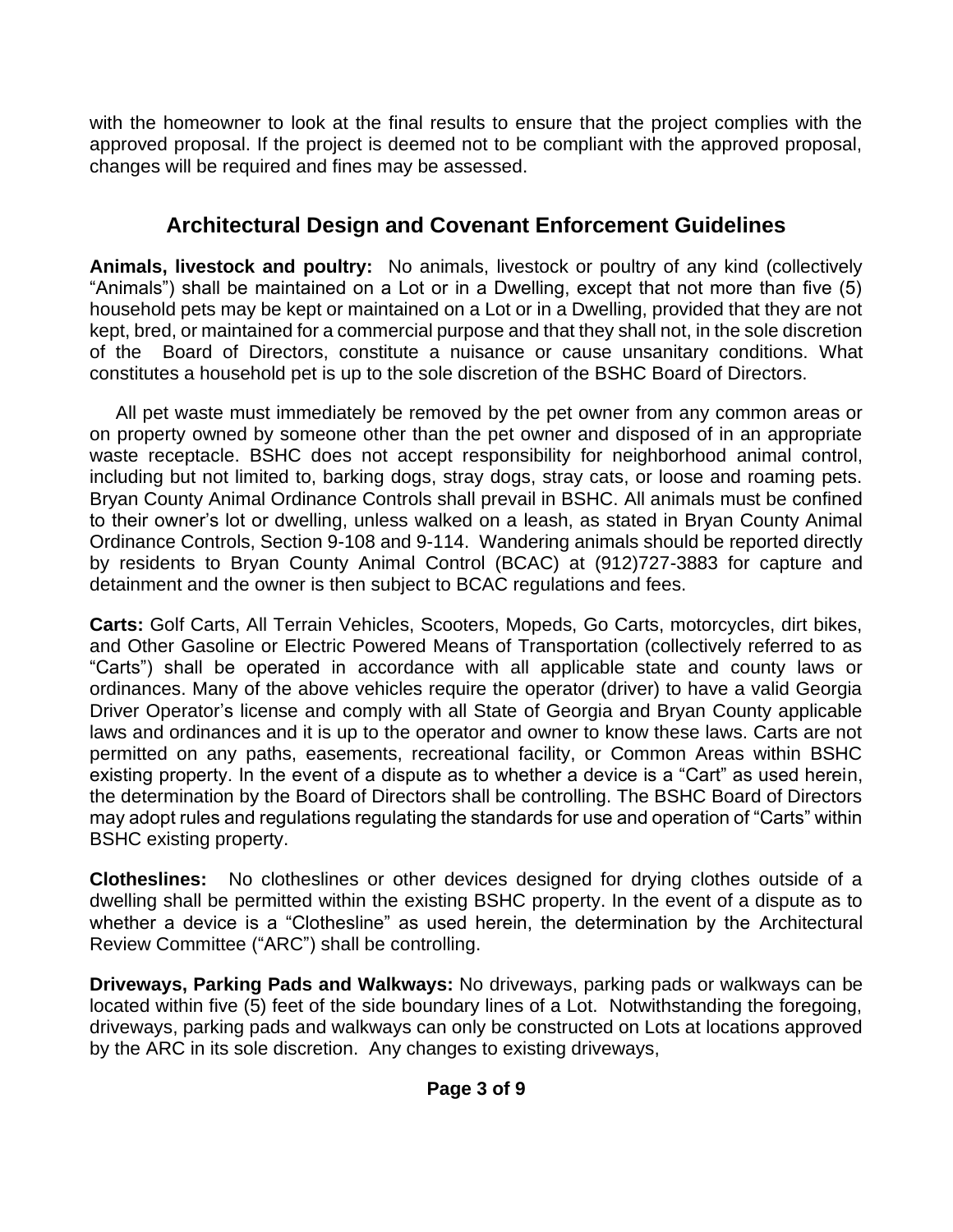parking pads or walkways must be approved in advance by the ARC using the above stated procedures. Driveways, parking pads and walkways can only be constructed of such materials as approved by the ARC, in its sole discretion.

**Easements and Drainage:** No structures may be placed within or on an easement area. No easement intended for the purpose of drainage may be altered in a manner that will modify drainage flow. Owners may not dispose of debris into the drainage areas.

**Fences:** The construction, reconstruction, alteration, and maintenance of all fences situated within the existing BSHC property must be approved by the ARC as required, prior to construction, reconstruction, alteration, or maintenance as the case may be. Additional requirements include, but are not limited to:

 A. The appearance, materials and location of fences are subject to the approval of the ARC in its sole discretion. Acceptable fence standards including Dog-Eared, Board on Board, and Shadow Box are considered standard Privacy wood fence options. 3' minimum Wood picket fence is acceptable.

B. No fence can exceed six (6) feet in height.

 C. No fence can be constructed on a lot nearer to the street than the dwelling side midpoint, with dwelling rear corners being optimum. The ARC may grant an exception to this requirement on corner lots or for special circumstances, at its sole discretion.

 D. Approved fence materials: White/Beige Vinyl, Stained or Painted green/tan/brown earth tone wood, Black Wrought Iron or Aluminum. Cyclone or woven wire fence is only permitted on the back side and only if located adjacent to natural area and not adjacent to another property within BSHC. ARC has sole discretion to decide if cyclone fence is acceptable.

E. The exterior side of wood fences shall be the finished side of the fence.

F. New wood fence exteriors must be stained within six months of construction.

 G. All fences must be maintained in good repair and appearance. Wood fences shall be maintained via wood preservative stain or paint, color to be approved by ARC. (Weathered wood fence is not permitted). All fences must be cleaned and free of green/black mildew and algae.

 H. Swimming pool fences must be in compliance with all state and county ordinances. The ARC, in conjunction with county and state laws, shall have the right, in its sole discretion, to waive, modify or amend the above restrictions in regard to fences surrounding swimming pools.

**Firearms, archery and hunting:** No firearms (including but not limited to rifles, shotguns, pistols, pellet guns or BB guns) shall be discharged within the existing property. No archery equipment shall be shot or used within the existing property. No hunting or shooting birds, squirrels or other animals shall be permitted within the existing property.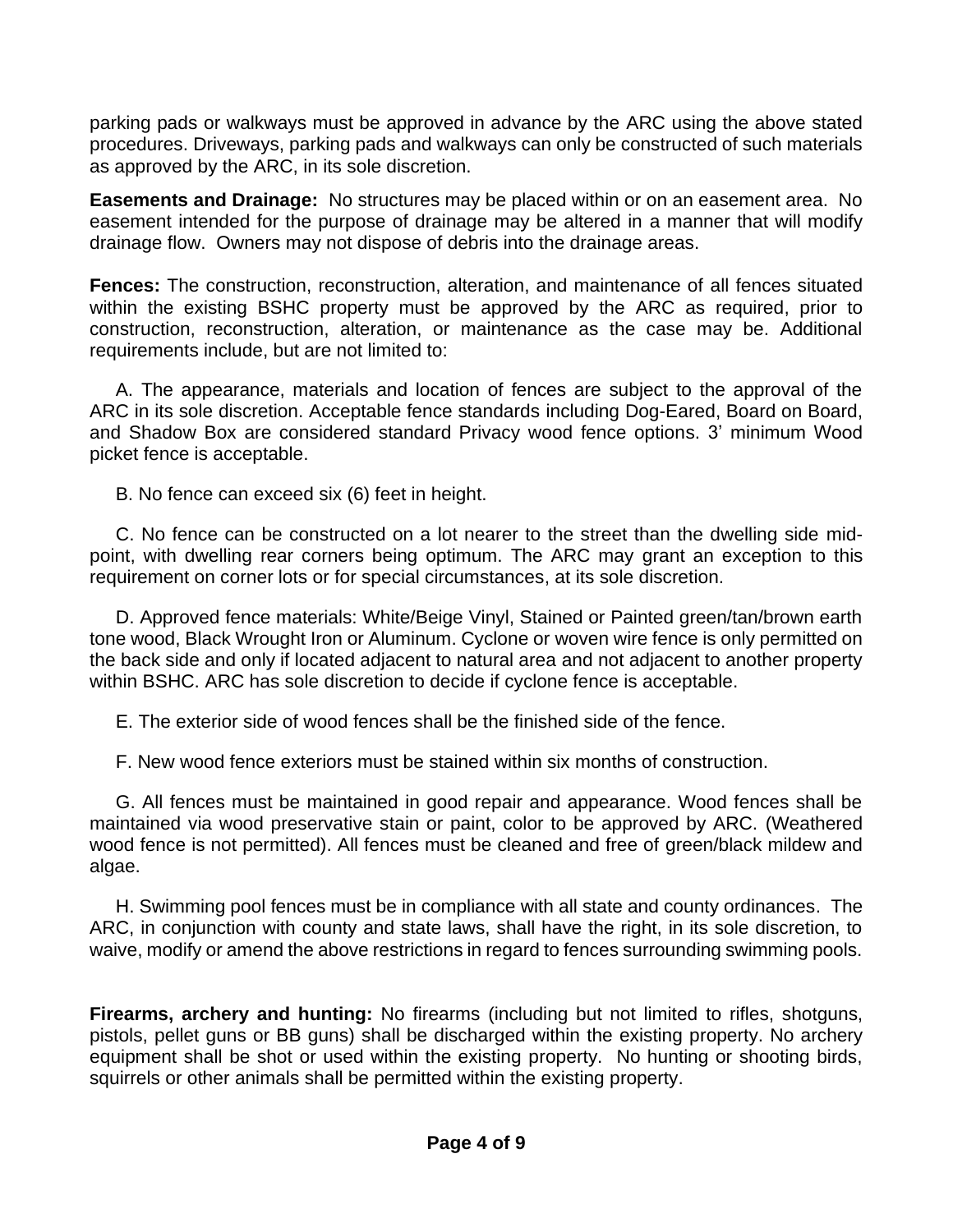**Fuel tanks:** No fuel tank or similar storage receptacle may be exposed to view on a lot. Fuel tanks or similar storage receptacles may be installed only within a structure, behind a landscape screening area, or buried underground, as approved by the ARC in its discretion.

**Green spaces and Natural Vegetative Buffers belonging to BSHC:** It is the intent of Buckhead South Homeowner's Club, Inc. to maintain our BSHC-owned spaces in accordance with the aesthetics of our woodland surroundings. **Green Spaces** are defined as maintained ponds, access ways to ponds, islands, and entrances. These are maintained by BSHC to be aesthetically pleasing and allow service access. **Natural Vegetative Buffers** are any BSHCowned land that is not cosmetically maintained, but rather is left in a natural state. Natural vegetative buffers act as noise reduction and protection between developed areas and some roads, and as such it is BSHC intent to keep them as natural as possible. Downed trees, sapling growth, and other naturally occurring conditions are not removed unless there is an obvious safety concern.

**Landscaping, Lawns and Trees:** Street view, especially the front yard of property, is of primary concern and interest to our neighborhoods. If for any reason any part of a front yard lawn is damaged/dug up during construction, draining or septic issues, or largely destroyed due to neglect, it will be the homeowner's responsibility to replace said area with sod and restore to an original BSHC acceptable condition. Seeding is not an acceptable replacement for sod. Lawns should be maintained including at least twice monthly cutting during the growing season. The homeowner lawn ends at the curbing and must be kept clear beyond the curbing. No grass or leaf clippings generated by homeowner, tenant or lawn service can be left in the road or block drainage pathways. No live trees greater than 6" in diameter on a lot may be cut down until an ARC Permit has been issued.

**Mailboxes and posts:** Mailboxes, receptacles for delivery of newspapers and posts must match as an exact replica the original design and color of the development's mailboxes and posts.

**Maintenance:** All house siding, structures, fences, sheds, driveways and walkways must be maintained in good repair and appearance including being pressure-washed clean and free of green/black mildew and algae. The ARC and BSHC Board may establish, interpret, and enforce maintenance standards for the existing BSHC. These standards may vary over time; however, the variance shall not constitute a waiver by the ARC or the BSHC Board of the right to establish and enforce maintenance standards under this article. No ARC or BSHC Board decision or interpretation regarding maintenance standards shall constitute a binding precedent with respect to subsequent Board decisions or interpretations

**Outside antennas:** No outside radio or television antennae, dishes or discs shall be erected on a lot without the prior written approval of the ARC.

**Parking:** Homeowner/resident parking on a property, except to the extent allowed by a Conditional Parking Permit issued by the BSHC or by BSHC rules and regulations, requires that all automobiles, pick-up trucks, motorcycles, carts (as defined in Section "Carts" above), and all other motorized vehicles of any kind parked on a lot, must be parked in the garage, on the driveway, or other such approved concrete parking pads, and not within any grassed or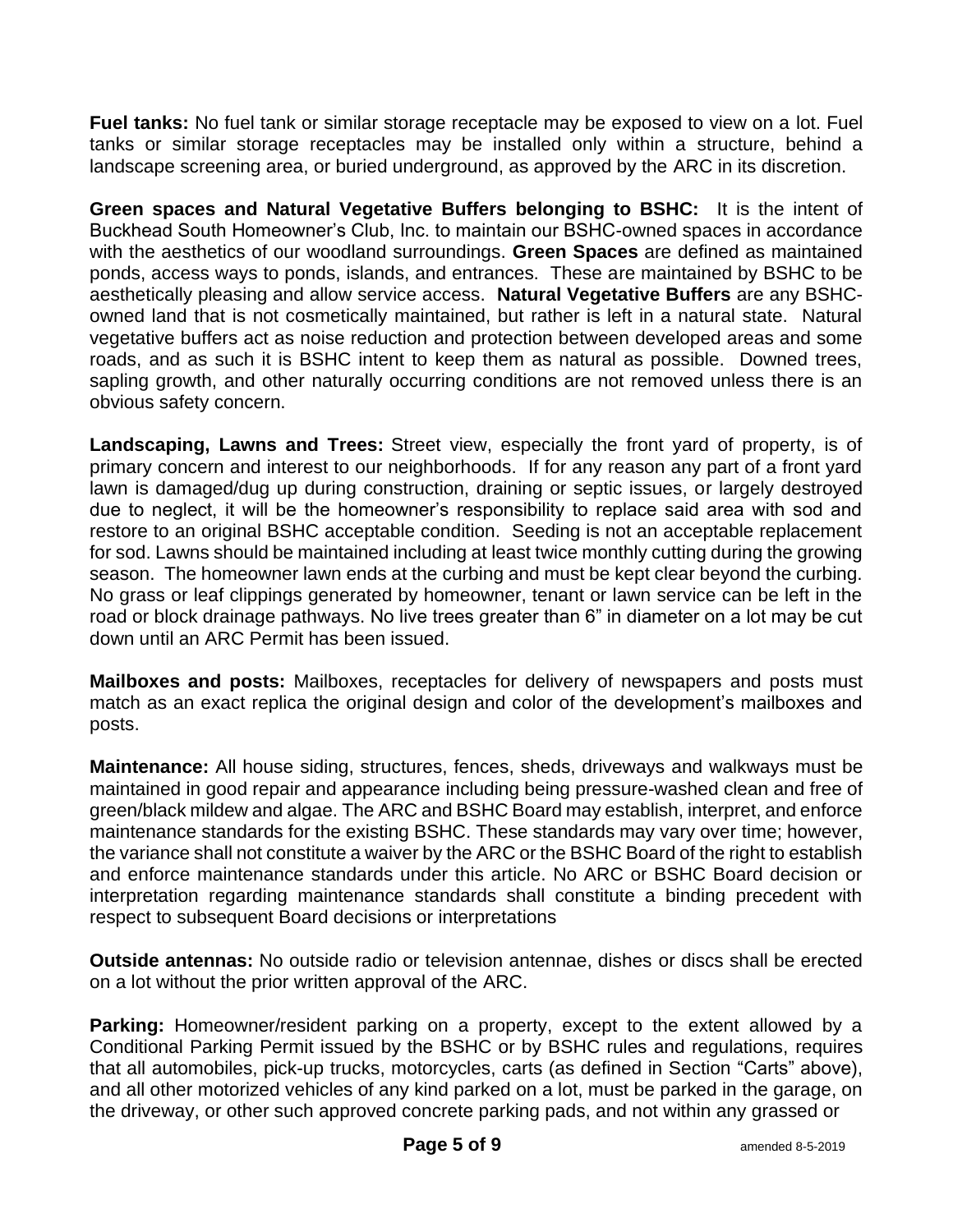landscaped area. No Unauthorized Recreational Vehicles (as defined below) may be parked within an existing Buckhead South Homeowners Club property for more than a weekend, unless a Conditional Permit has been issued. In addition, Homeowners may apply for Conditional Parking Permits for the following preapproved Exceptions:

 A. Boats on trailers, lawn trailers, jet skis on trailers, if parked/stored behind a 6' privacy fence (as described under section "Fences").

 B. Recreational Vehicles may be parked in the driveway for additional days for the purpose of cleaning, trip preparations, active property projects, and daily vacation type usage.

Unauthorized Vehicles shall be defined as including the following:

 C. An automobile, commercial type vehicle, recreational vehicles, pick-up trucks, motorcycles, jet skis, or the like shall be considered "disabled" if it does not have a current license tag or is obviously inoperable. (Collectively "Disabled Vehicles).

 D. Any commercial vehicles (which shall be defined as vehicles containing visible evidence of commercial use, such as tool boxes, tool racks, ladders, ladder racks, or tow winches, and vehicle with commercial writings on their exteriors, [except for law enforcement vehicles marked as such], taxis, hearses, limousines, panel trucks, trucks with cargo load capacity of one ton or more, buses, or the like, (collectively "Commercial type Vehicles").

 E. Any trailers, camping trailers, motor homes, recreational vehicles, boats, all-terrain vehicles ("ATV's"), golf carts, jet skis, or the like (collectively "Recreational Vehicles").

F. Any portable storage container, whether or not on wheels.

 G. No disabled automobile, truck, motorcycle or Vehicle/Boat can be parked within the Existing BSHC Property for more than a week. Recreational Vehicles, automobiles, pick-up trucks, motorcycles or the like shall be considered "disabled" if it does not have a current license tag or is obviously inoperable.

 H. No automobiles, pick-ups, motorcycles, Carts, commercial vehicles, or any other motorized vehicle of any kind, and no Unauthorized Vehicles shall be parked in streets or rightof ways of Common Areas within BSHC property on a consistent basis. The ARC will determine if a Homeowner is in violation. Street parking is discouraged by anyone, but when necessary, always park with the flow of traffic.

 I. The Board of Directors shall have the authority, in its discretion, to establish the standards for the issuance of Conditional Parking Permits and exceptions based on individual homeowner's situations, circumstances, property lay out, and street views. The ARC shall have the authority to order the removal of any Vehicle type maintained or

parked in violation of its Conditional Parking Permit. The costs of such removal shall be paid by such Owner of the removed Vehicle. In the event of a dispute as to whether a device is a "Vehicle" as used herein, the determination as such by the Board of Directors shall be controlling.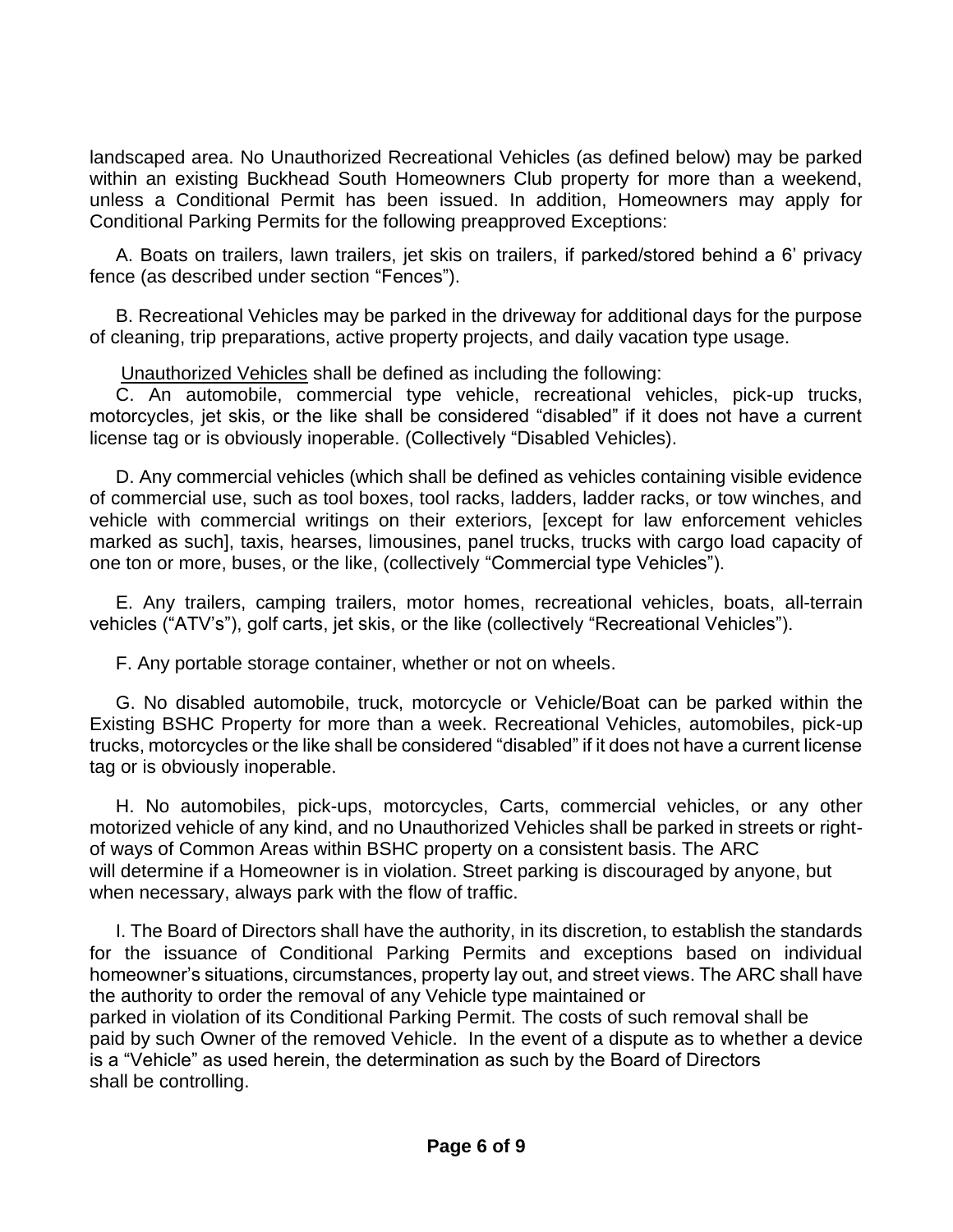**Pools and other backyard recreational structures:** All play structures including play gyms and swings must be positioned behind a privacy fence or out of street view**.** Above ground pools are not permitted except for a temporary (seasonal) kiddie pool no greater in dimensions than 10' diameter and 24" depth and positioned behind a privacy fence or out of street view. Homeowners are permitted temporary (less than seven (7) days) air inflated slides and activity structures on their property. Swimming pool fences must be in compliance with all state and county ordinances and the ARC, in conjunction with county and state laws, shall have the right, in its sole discretion, to waive, modify or amend the above restrictions in regard to fences surrounding swimming pools.

**Sheds/Storage Buildings:** Auxiliary buildings such as, but not limited to, sheds, pool houses or pet houses must be approved by the ARC before construction by submitting an ARC Application form. All BSHC procedures must be followed, and permits obtained if required by Bryan County, *prior to the start of construction*. For BSHC purposes, a Shed is defined as a storage/play/lawn/greenhouse type structure less than 201 sq. ft. in size and requiring a BSHC ARC Application approval before installation. Structures over 200 sq. ft. are considered buildings and require not only a BSHC ARC Application approval but also any applicable Bryan County building permits. The BSHC approval process begins with BSHC receiving an ARC Application complete with dimensional building plans specifying all materials, exterior colors, site location on the homeowner's property, and landscape plans if necessary. Use these shed design standards:

- A. Gable roof line with minimum 2/12 pitch. No mini-barns.
- B. Roof: Shingles must match existing home shingles in design, style, and color. Metal roofs matching a home's primary color will be considered.
- C. Exterior Materials: Brick, vinyl over sheeting backer, HardiPlank or HardiPlank siding, LP SmartSide siding or T-111 Grooved Wood Siding are acceptable. Metal or vinyl (Rubbermaid type) buildings are not approved for installation.
- D. Vinyl and paint colors must match the home's main color and trim colors, or an ARC selection for aesthetic value.
- E. Floor: Concrete slab or wood floor required. Skid floor design with minimum 4x4 skids, 4x6 preferred. Exterior underside of shed skid floor design must be closed in so that shed appears to be sitting on the ground, not on skids.
- F. Building/shed should be positioned on homeowner's property as inconspicuous from the street view as possible. If the shed is not behind a privacy fence, shrubs/bushes with a minimum height of 36" should be planted to soften the appearance from the street view. Landscaping or plants similar in nature to our homes when built are deemed appropriate.
- G. Sheds must be maintained, such as pressure-washed or painted, and in similar condition to the home. Algae or mildew-covered exteriors are not acceptable.
- H. We recommend that all portable buildings be anchored into the ground to meet wind standards in hurricane zones.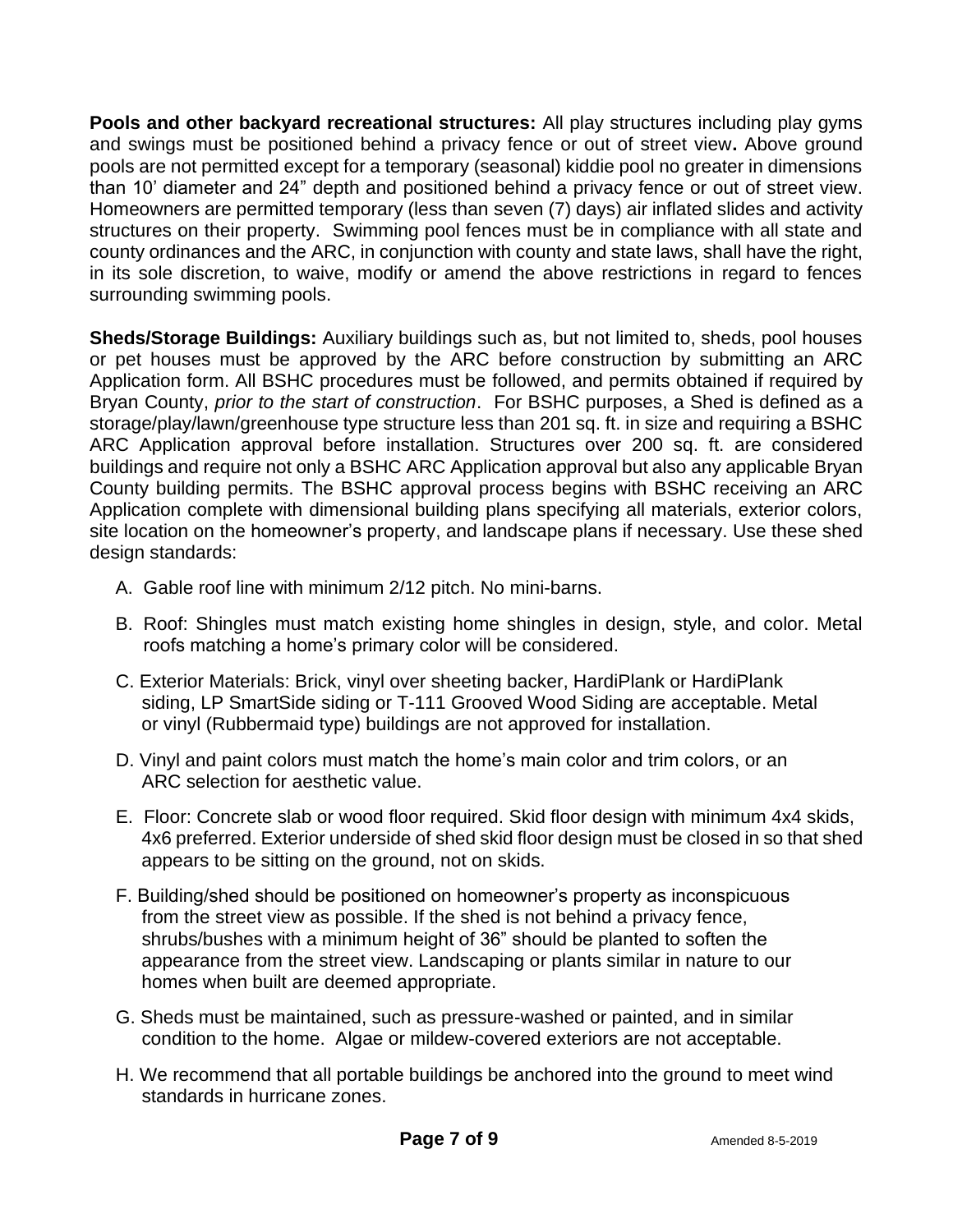**Signs and banners:** No signs shall be displayed upon a lot (or visible from the exterior of a dwelling) other than these exceptions A-H below. No other signs, including but not limited to directional signs, shall be placed anywhere within the Existing Property, Additional Property or Future Additional Property, including but not limited to rights-of-ways. Exceptions:

- A. Required by legal proceedings.
- B. A sign identifying the name of the contractor or lender during construction or remodeling of a dwelling provided said sign does not exceed five (5) square feet in area and said sign is only displayed for two weeks.
- C. A professionally made sign identifying a lot "For Sale" provided said sign is placed only on the subject lot and does not exceed five (5) square feet in area.
- D. One professional security sign not to exceed one (1) square feet.
- E. Seasonal School support signs.
- F. BSHC Semi-Annual Community Garage/Yard Sale Signs.
- G. "Congratulatory Signs/Banners" defined as, but not limited to, birthday, anniversary, birth announcement, party location, award plaques, are allowed on a temporary basis, meaning they must be removed within seven (7) days after installation.
- H. Additional signs/banners if deemed necessary and appropriate by the ARC may be approved by the Board of Directors for addition to a list of BSHC Approved Signs.

**Trash containers:** Trash containers are to be stored as inconspicuous as possible from "Street View". Trash containers may be placed by the street the evening before pick-up and removed from the street no later than the morning after pick up day.

**Use restrictions:** The BSHC Board of Directors shall have the power to formulate publish and enforce rules and regulations concerning the Existing Property, Additional Property or Future Additional Property. Lots shall only be used for private residential purposes for use as singlefamily dwellings. All Lots shall remain in compliance with Architectural Control at all times. Owner has complete responsibility for compliance with all covenants. This responsibility cannot be transferred to other parties, including but not limited to renters, contractors or agents.

### **END OF TEXT, ARC Form follows on Page 9**